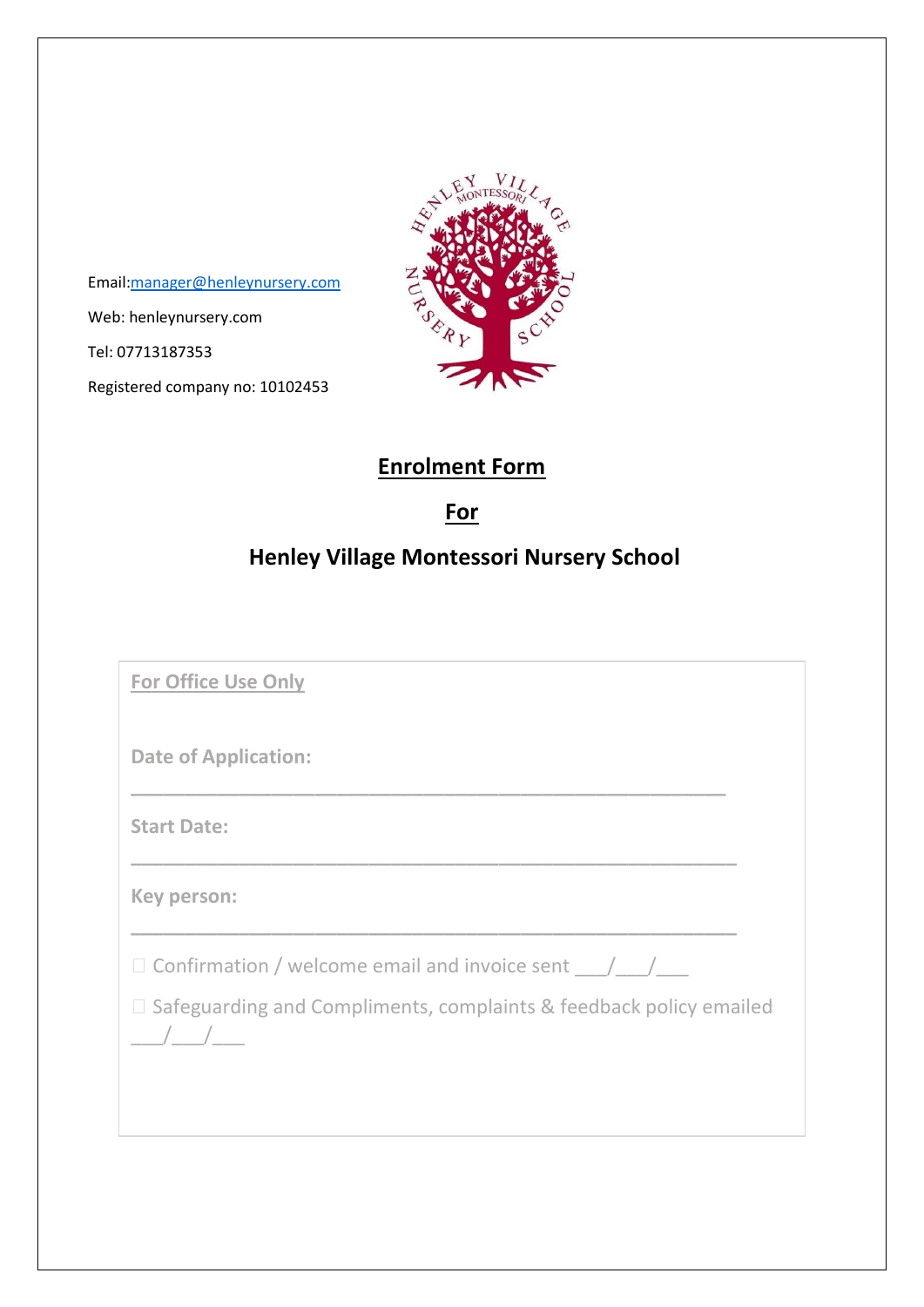# **Child's details**

| Gender: Boy / Girl          |
|-----------------------------|
|                             |
| Post code__________________ |
|                             |
|                             |
| <b>Medical Details</b>      |
|                             |
|                             |
|                             |
|                             |
| Name of health visitor:     |

Other information we may need to know (include recurring illness, asthma, allergies, seizures, medication, etc) Please provide copies of supporting medical documentation if necessary. Known allergies are to be accompanied by a letter from an Allergist, unfortunately a letter from a GP will not be sufficient: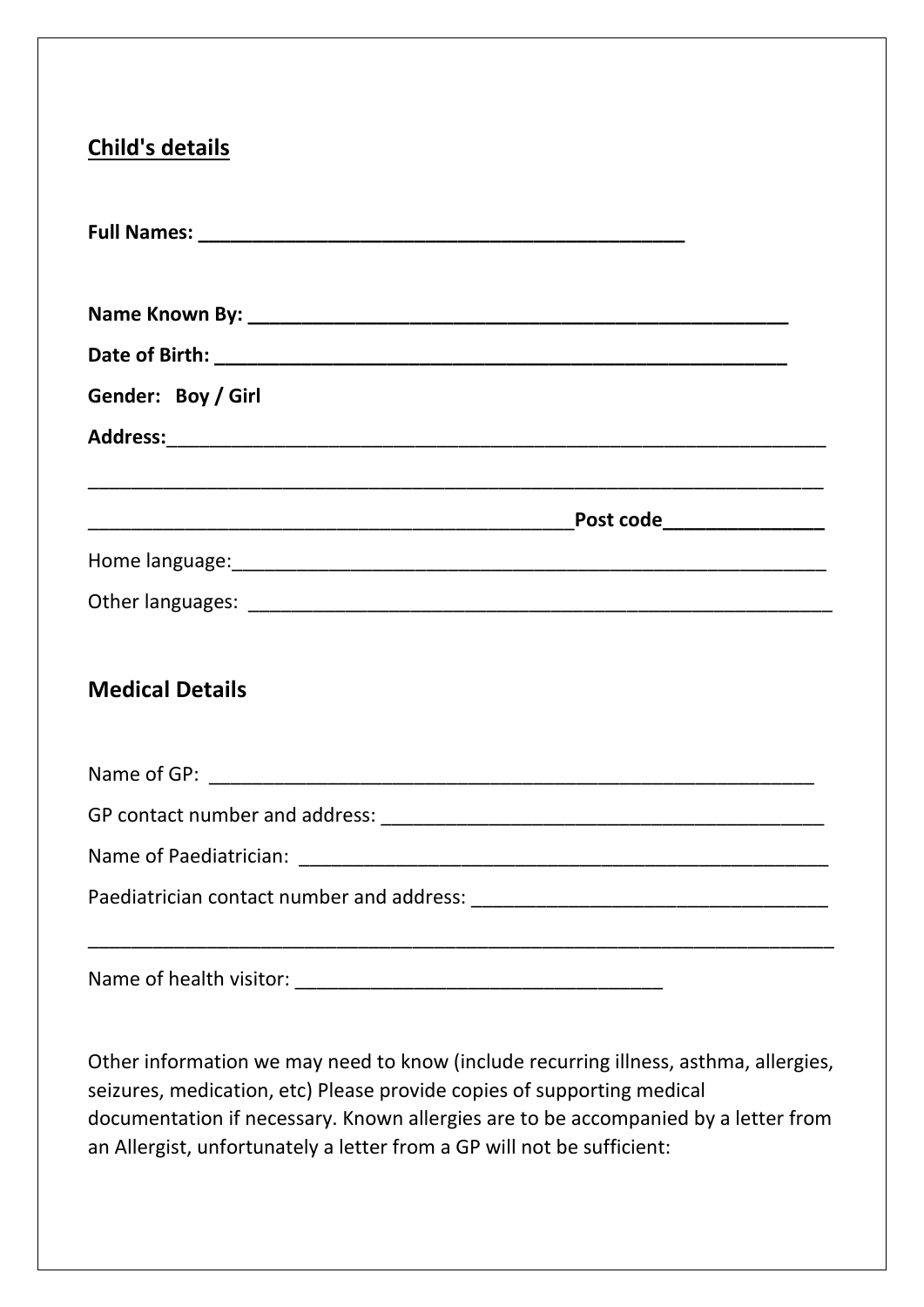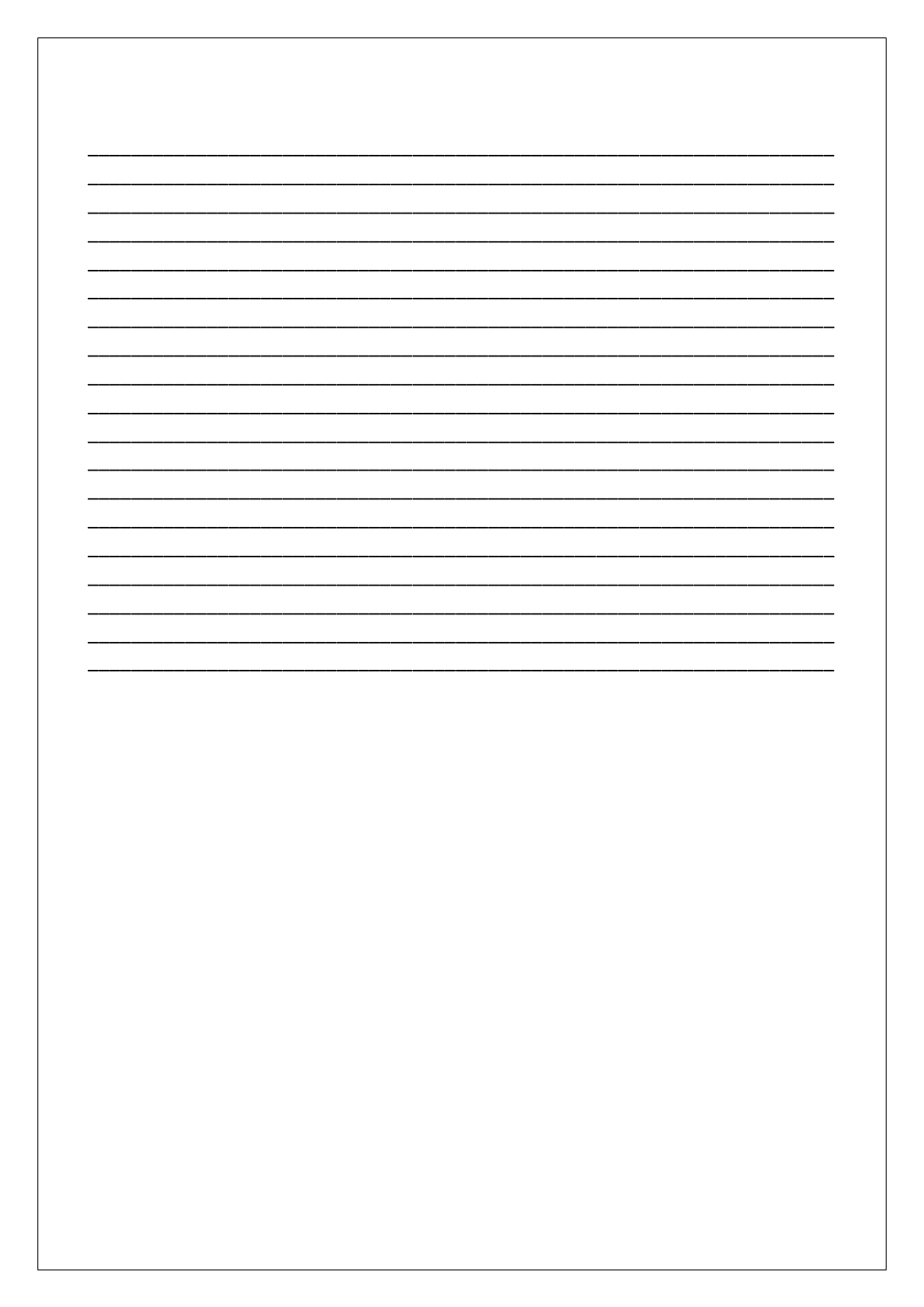# Parent / Guardian details

### Parent / Guardian 1

Full name: The contract of the contract of the contract of the contract of the contract of the contract of the

Address (if different from child):

Occupation and place of work:

| <b>Parent / Guardian 2</b>                                                                                                                                                                                                    |  |
|-------------------------------------------------------------------------------------------------------------------------------------------------------------------------------------------------------------------------------|--|
|                                                                                                                                                                                                                               |  |
|                                                                                                                                                                                                                               |  |
|                                                                                                                                                                                                                               |  |
| (email) and the control of the control of the control of the control of the control of the control of the control of the control of the control of the control of the control of the control of the control of the control of |  |
|                                                                                                                                                                                                                               |  |

Address (if different from child):

Occupation and place of work: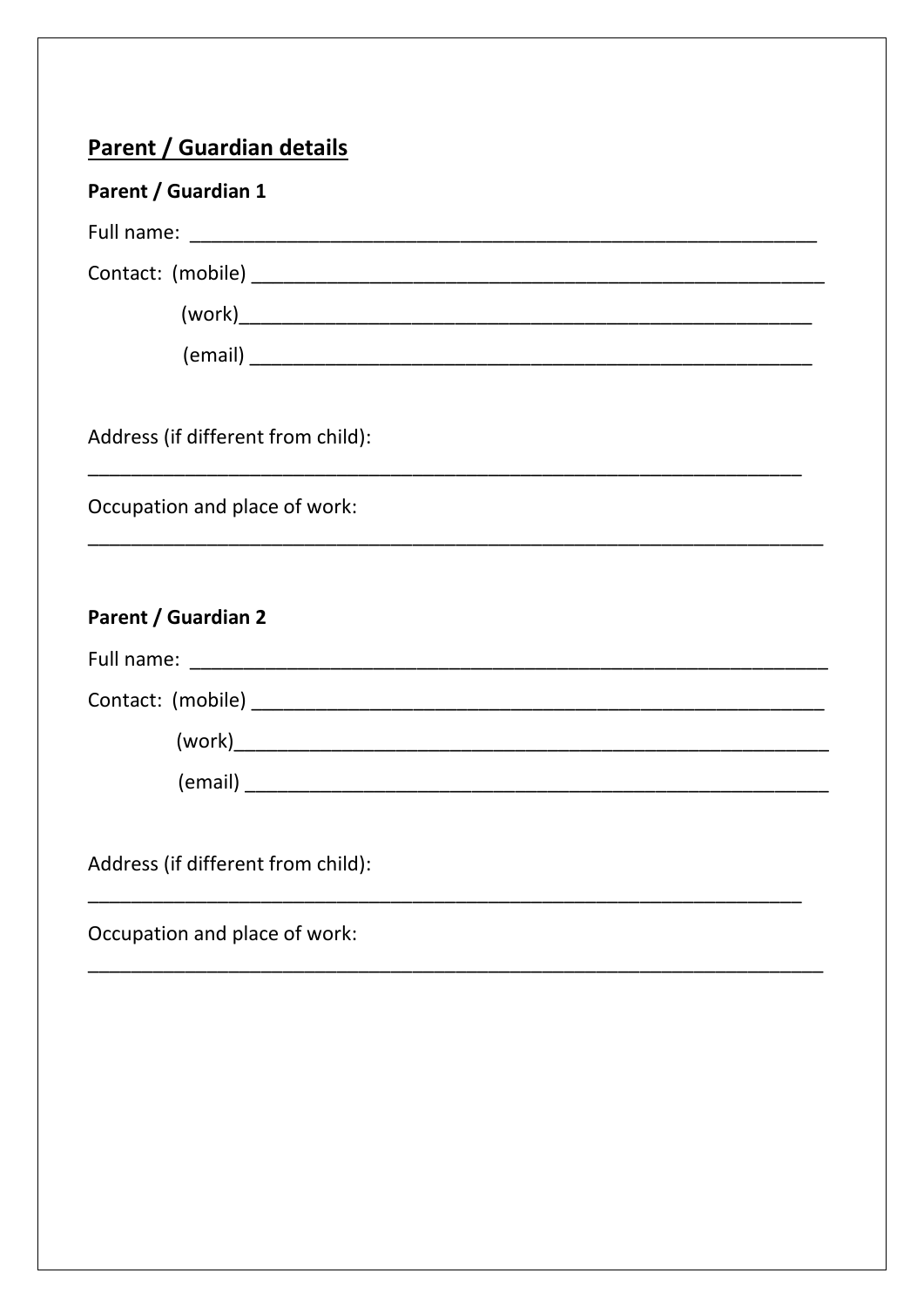## **Other**

| Please provide the details of two emergency contacts in case we |  |
|-----------------------------------------------------------------|--|
| cannot reach you.                                               |  |
|                                                                 |  |
|                                                                 |  |
|                                                                 |  |
|                                                                 |  |
|                                                                 |  |
|                                                                 |  |
|                                                                 |  |
|                                                                 |  |
|                                                                 |  |
|                                                                 |  |
|                                                                 |  |
|                                                                 |  |

# **Sessions**

Please mark the sessions you would like your child to attend.

|                 | Monday | Tuesday | Wednesday | Thursday | Friday |
|-----------------|--------|---------|-----------|----------|--------|
| <b>1st Work</b> |        |         |           |          |        |
| Cycle &         |        |         |           |          |        |
| Lunch           |        |         |           |          |        |
| $9:00 - 13:00$  |        |         |           |          |        |
| 2nd Work        |        |         |           |          |        |
| Cycle           |        |         |           |          |        |
| 13:00 - 16:00   |        |         |           |          |        |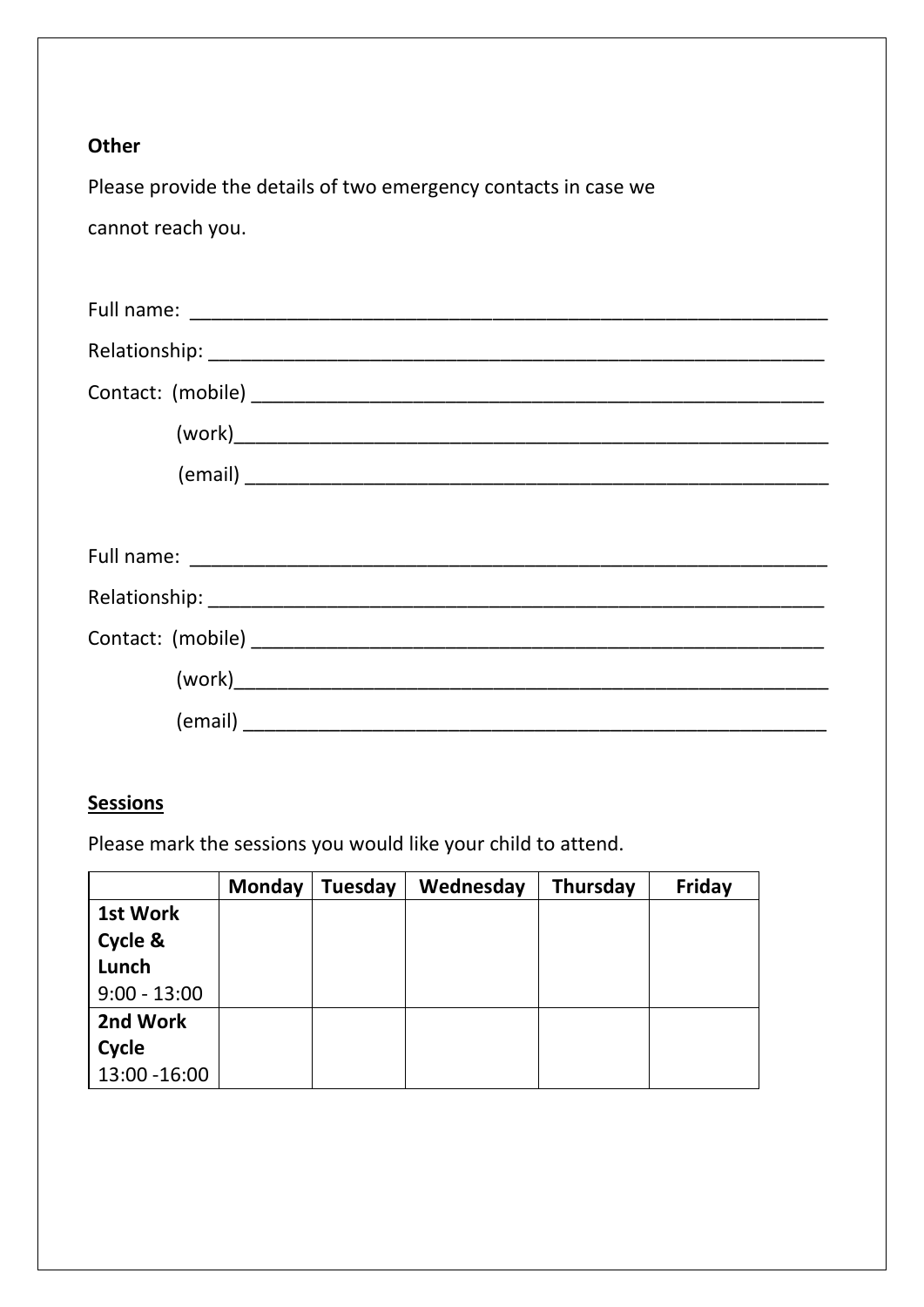### **Payment**

### **Monthly Payment**

Invoices will be emailed out termly and are due for payment in

advance by the  $1<sup>st</sup>$  of each month. If you choose to pay your term

fees in monthly instalments, a £10 administration fee will be added to each invoice.

### **Termly Payment**

Invoices will be emailed out termly and are due for payment in advance by the 1st day of each term. Note that there is no administration fee charged on termly payments.

Please **select** your payment option:

- I would like to pay **monthly**
- I would like to pay **termly**

| Please email invoices to: | Please email newsletters and other info to: |
|---------------------------|---------------------------------------------|
| Mum                       | Mum                                         |
| Dad                       | Dad                                         |
| <b>Both</b>               | <b>Both</b>                                 |

#### **Nursery Fees**

We have a minimum of 6 sessions per week. A session is half a day.

Parents can choose a combination of morning work cycles, afternoon work cycles and full days.

#### **Daily Fee Structure of children under two years**

1 Morning Work cycle (including lunch) = £50

- 1 Afternoon Work cycle (including lunch) = £31
- 1 Full day (both work cycles including lunch) =  $E7$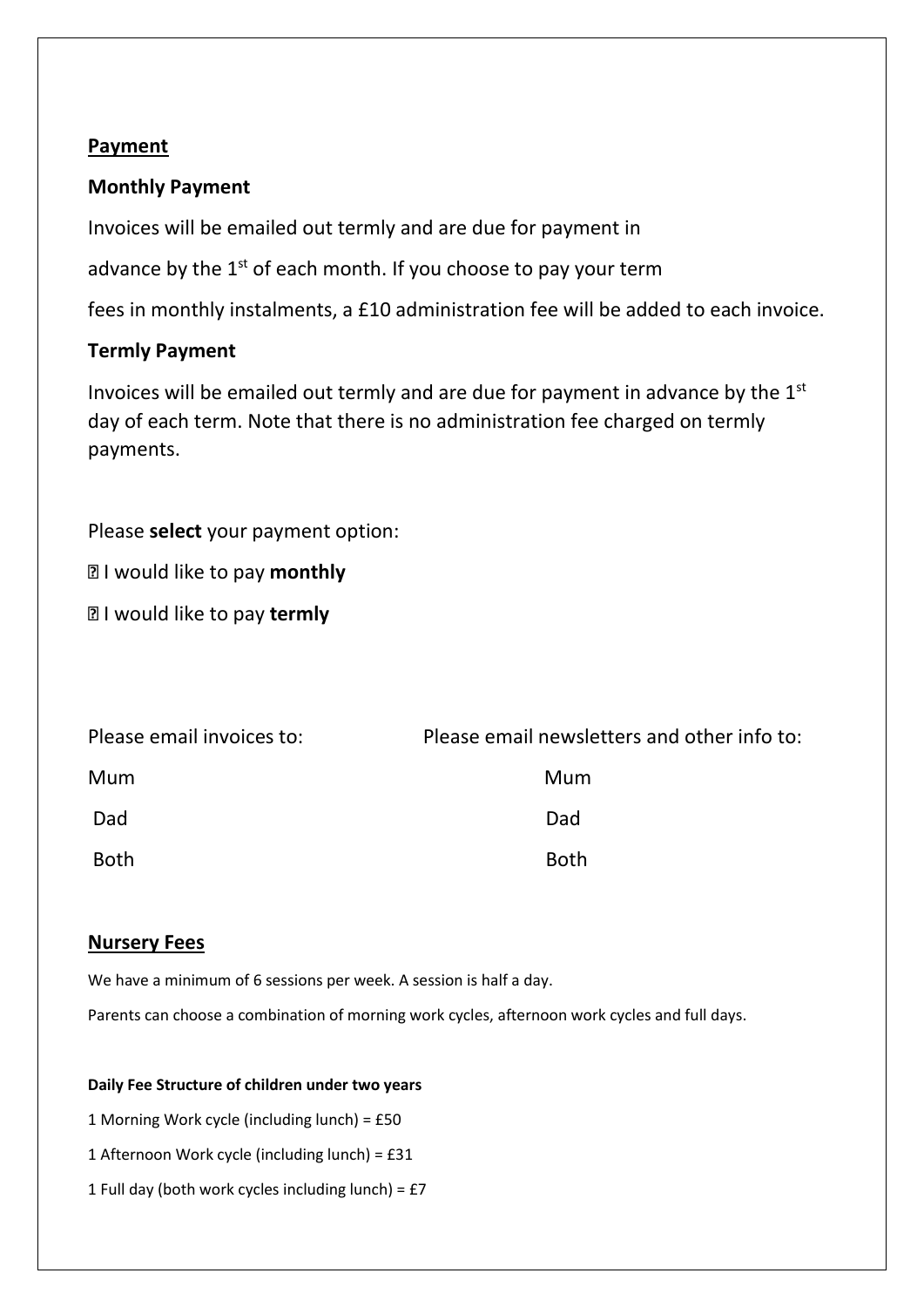#### **Daily Fee Structure for children under three years:**

1 Morning Work cycle (including lunch) = £41 1 Afternoon Work cycle (excluding lunch) = £26 1 Full day (both work cycles including lunch) =  $£62$ 

#### **Daily Fee Structure for children three years and over:**

1 Work cycle (including lunch) = £37 1 Afternoon Work cycle (excluding lunch) = £23 1 Full day (both work cycles including lunch) = £58

#### **Lunch and Snacks:**

Please note that a hot lunch and healthy snacks are provided to each child every day. Provided your child attends a minimum of 6 sessions per week, there is no additional cost for this. If you have arranged a lesser number of sessions for your child, you will incur an additional cost of £4 per day to cover the meals.

#### **Lateness**:

While we realise that life is unpredictable and lateness is sometimes unavoidable, we do require a call to alert us of any changes at least 15mins before your pickup time. If you are going to be more than 15mins late your child will stay in the next session and the cost will be added to your next invoice.

#### **Inset Days**:

While nursery fees are charged per session (ie you do not pay for bank holidays or nursery holidays) we do charge each child for two inset days per term.

#### **Deposit:**

A deposit of £450 is required to register your child. £350 is held in a separate secure account and is returnable with one written terms notice.

#### **Late payments:**

A late payment fee of £5 per day is applied to payments made after their due date. Note: Monthly payments are due by the  $1<sup>st</sup>$  of each month and termly payments are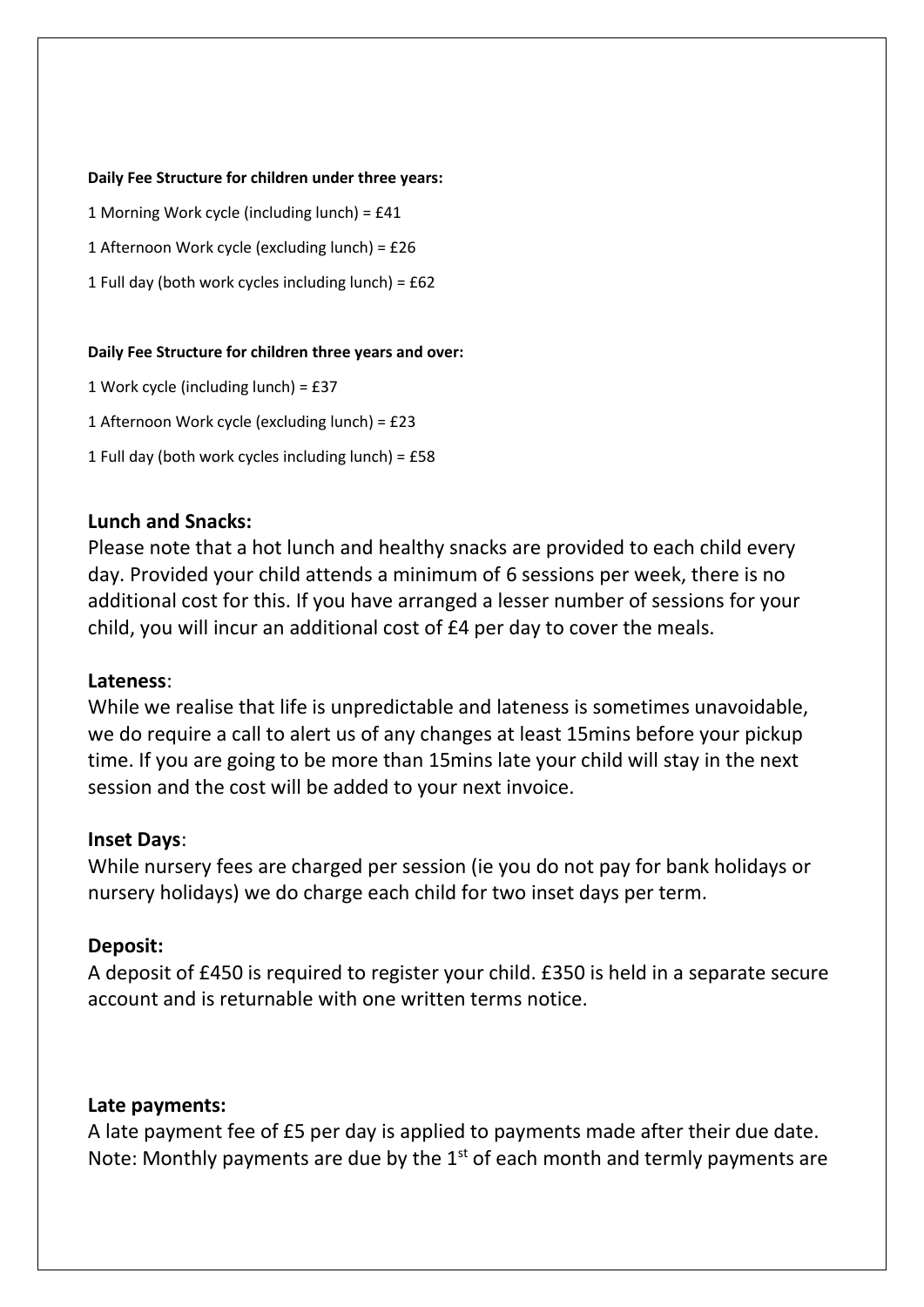due by the first day of nursery each term. The right is reserved to terminate attendance if fees are not remitted.

### **Illness**:

Children with diarrhoea, vomiting, high fever, conjunctivitis, head lice or other infectious disease will be sent home immediately and at **minimum** may not return for 48 hours after symptoms have subsided. Please note, there is no reduction in fees due to illness, or any other reason.

### **Terms and conditions:**

The right is reserved to terminate attendance if fees are not remitted or at the discretion of the Nursery Management. All adjustments to number of sessions must be agreed with the Manager and put into writing. Once sessions have been confirmed and invoiced for, full payment is due, with no concessions. Fees are not reduced for any reasons.

One terms written notice must be provided to the Nursery Manager before leaving the nursery, or the full term will be charged for.

Children are initially accepted into the nursery school on a trial basis and their attendance may be reviewed after an initial period.

Please sign to confirm you have read, understand, and agree to Henley Village Montessori Nursery's fee structure and terms and conditions.

Signature Date Date

| Signed by | (print name) parent or guardian of |  |  |
|-----------|------------------------------------|--|--|
|           |                                    |  |  |

\_\_\_\_\_\_\_\_\_\_\_\_\_\_\_\_\_\_\_\_\_\_\_\_\_\_\_\_\_\_\_ (child's name).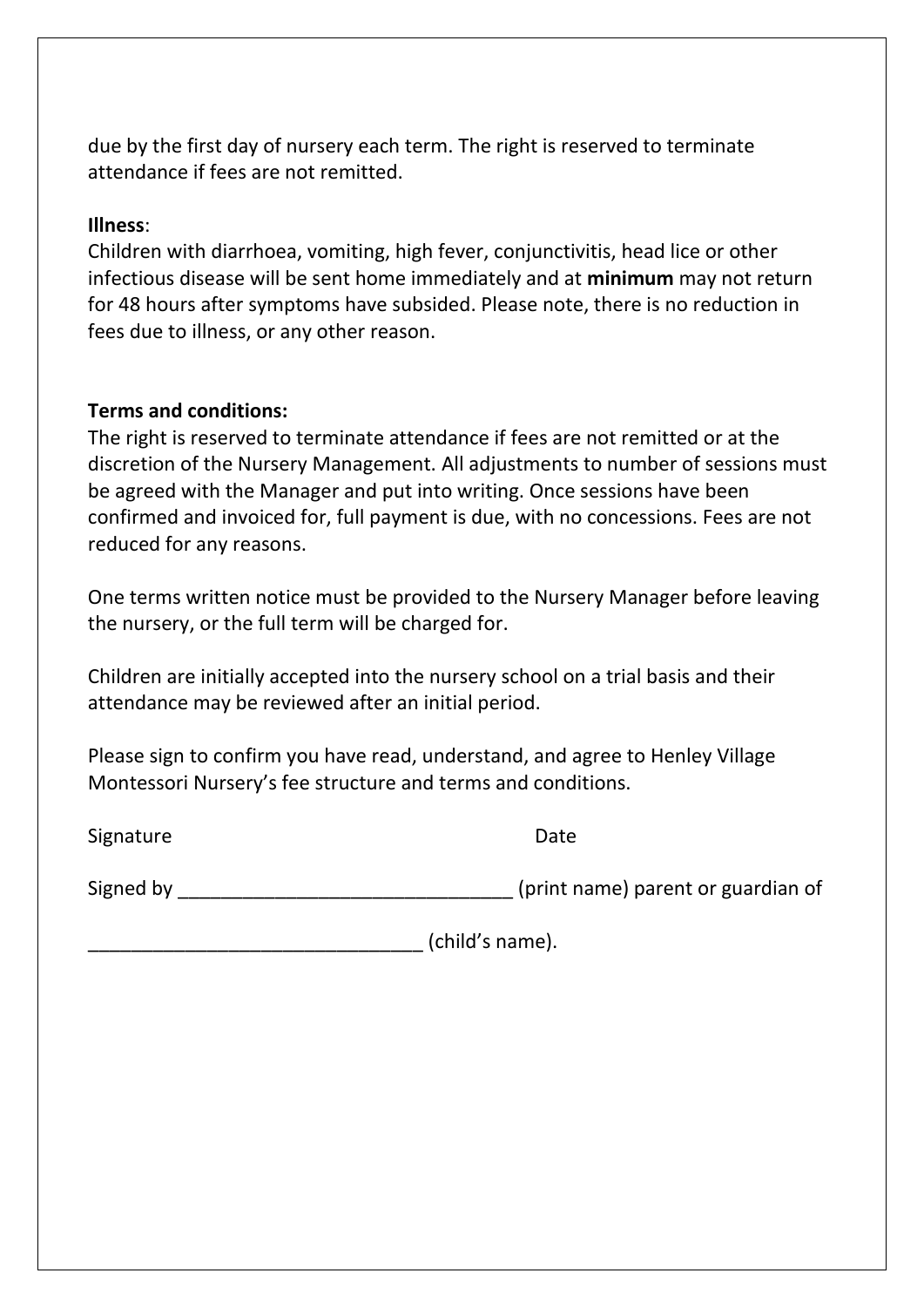

# **Consent Forms**

## For

# **Henley Village Montessori Nursery School**

- Liability
- Permission for Emergency or Operative Treatment
- Activities Outside the Henley Village Montessori Nursery School
- Regular Medications
- Topical Products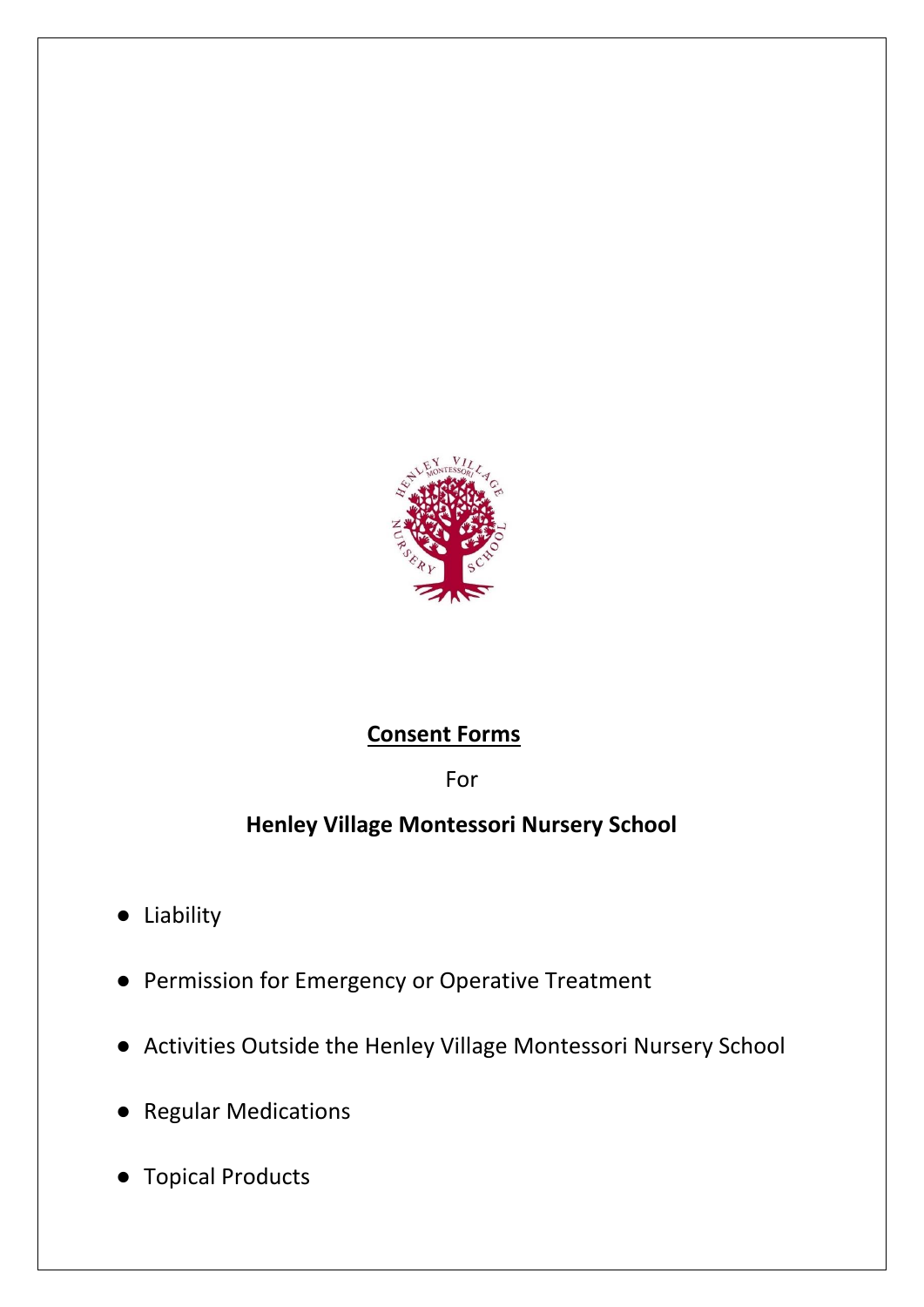- Name and Contact Details of Persons Allowed to Collect your Child
- Photograph and Video Consent

# **Liability**

I, \_\_\_\_\_\_\_\_\_\_\_\_\_\_\_\_\_\_\_\_\_\_\_\_\_\_\_\_\_, (print name) parent or guardian of

\_\_\_\_\_\_\_\_\_\_\_\_\_\_\_\_\_\_\_\_\_\_\_\_\_\_\_\_\_ (child name) wish for my child to attend The Henley Village Montessori Nursery School. I understand that every effort will be made by staff at The Henley Village Montessori Nursery School, to ensure the safety and security of my child. I consent to any minor medical treatment that may be necessary during the course of the nursery day. All decisions relating to minor medical treatment of my child shall be made at the discretion of the Henley Village Montessori Nursery School Staff, although every effort shall be made to contact me should any problems occur. If my child should require a pre-booked medical appointment, I shall notify the nursery in writing.

Details of my child's medical needs / conditions which need treatment are listed below:

\_\_\_\_\_\_\_\_\_\_\_\_\_\_\_\_\_\_\_\_\_\_\_\_\_\_\_\_\_\_\_\_\_\_\_\_\_\_\_\_\_\_\_\_\_\_\_\_\_\_\_\_\_\_\_\_\_\_\_\_\_\_\_\_\_\_\_\_\_ \_\_\_\_\_\_\_\_\_\_\_\_\_\_\_\_\_\_\_\_\_\_\_\_\_\_\_\_\_\_\_\_\_\_\_\_\_\_\_\_\_\_\_\_\_\_\_\_\_\_\_\_\_\_\_\_\_\_\_\_\_\_\_\_\_\_\_\_\_ \_\_\_\_\_\_\_\_\_\_\_\_\_\_\_\_\_\_\_\_\_\_\_\_\_\_\_\_\_\_\_\_\_\_\_\_\_\_\_\_\_\_\_\_\_\_\_\_\_\_\_\_\_\_\_\_\_\_\_\_\_\_\_\_\_\_\_\_\_ \_\_\_\_\_\_\_\_\_\_\_\_\_\_\_\_\_\_\_\_\_\_\_\_\_\_\_\_\_\_\_\_\_\_\_\_\_\_\_\_\_\_\_\_\_\_\_\_\_\_\_\_\_\_\_\_\_\_\_\_\_\_\_\_\_\_\_\_\_ \_\_\_\_\_\_\_\_\_\_\_\_\_\_\_\_\_\_\_\_\_\_\_\_\_\_\_\_\_\_\_\_\_\_\_\_\_\_\_\_\_\_\_\_\_\_\_\_\_\_\_\_\_\_\_\_\_\_\_\_\_\_\_\_\_\_\_\_\_ \_\_\_\_\_\_\_\_\_\_\_\_\_\_\_\_\_\_\_\_\_\_\_\_\_\_\_\_\_\_\_\_\_\_\_\_\_\_\_\_\_\_\_\_\_\_\_\_\_\_\_\_\_\_\_\_\_\_\_\_\_\_\_\_\_\_\_\_\_ \_\_\_\_\_\_\_\_\_\_\_\_\_\_\_\_\_\_\_\_\_\_\_\_\_\_\_\_\_\_\_\_\_\_\_\_\_\_\_\_\_\_\_\_\_\_\_\_\_\_\_\_\_\_\_\_\_\_\_\_\_\_\_\_\_\_\_\_\_

Signed by (print name)

parent or guardian of (child name).

Signature Date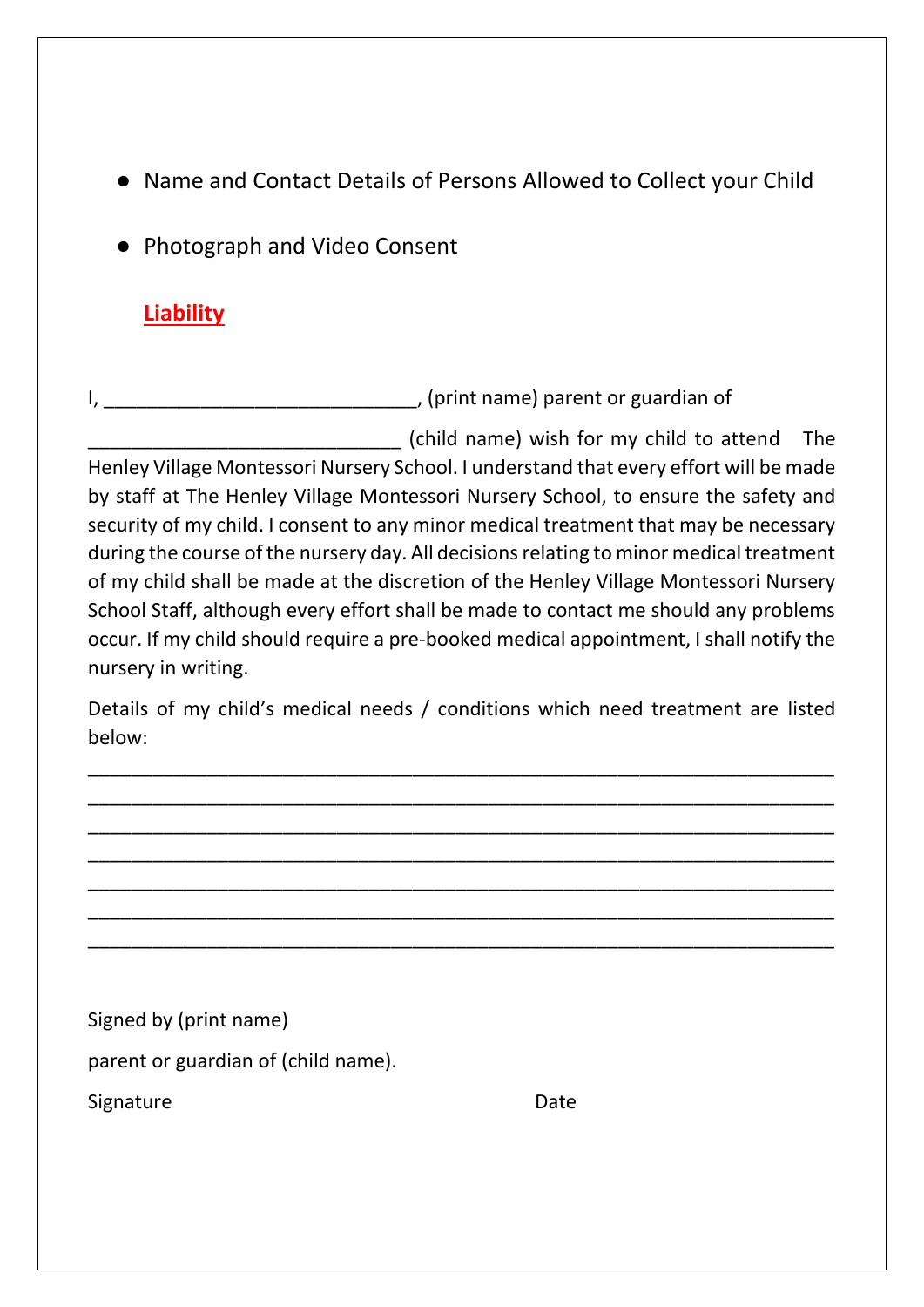# **Permission for Emergency or Operative Treatment**

In an emergency and when a parent cannot be present immediately, it may be necessary to obtain treatment for your child from a Doctor or a hospital A&E Department. A delay could be detrimental to your child, thus we ask that you give your consent by signing this form in case of an emergency.

I \_\_\_\_\_\_\_\_\_\_\_\_\_\_\_\_\_\_\_\_\_\_\_\_\_\_\_\_\_, (print name) parent or guardian of

 $\chi$  (child's full name) born  $\chi$  /  $\chi$  (child's date of birth), agree to emergency treatment of said child if recommended by a doctor or paramedic, including any operative and / or administration of a general anaesthetic to my child.

Signature Date Date

# **Activities outside the Henley Village Montessori Nursery School**

I, \_\_\_\_\_\_\_\_\_\_\_\_\_\_\_\_\_\_\_\_\_\_\_\_\_\_\_\_\_\_\_\_\_\_\_, (print name) parent or guardian of \_\_\_\_\_\_\_\_\_\_\_\_\_\_\_\_\_\_\_\_\_\_\_\_\_\_\_\_\_ (child name) give my consent that my child can take part in outings and events outside the Henley Village Montessori Nursery School on a regular basis.

I also certify that my child, as far as I am aware, is medically fit to undertake these outings and events and there is no medical reason that s/he should not participate.

I authorise medical treatment to be sought and provided if necessary, during the outing or event.

I understand that Henley Village Montessori Nursery School Staff, supervising my child are in 'loco parentis' and will exercise the high standard of care that would be expected of a responsible parent.

Signature Date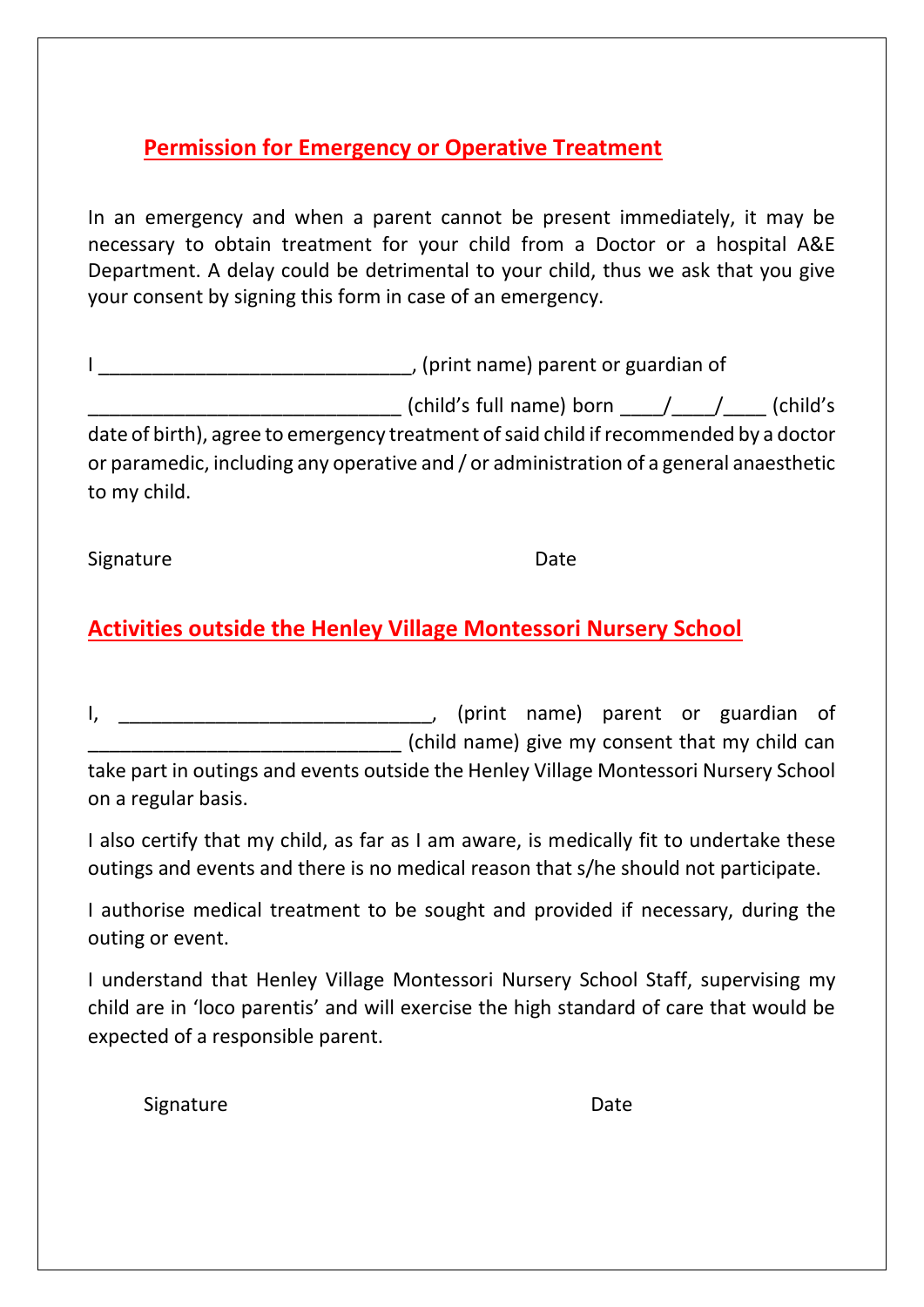# **Medications and Individual Health Plans**

If your child requires regular medications, medication on a once off basis or a health plan, then please be sure to read our *'Administering Medications and Individual Health Plans*' policy. This is available in the Policies and Procedures file in the entrance hall or by request.

My child requires… (please select):

**an individual health plan** (if this option is selected, we will make an appointment to discuss this with you further)

**a regular medications form** (if this option is selected, we will supply you with the appropriate form)

**neither of the above** (if this option is selected, and your child's health status changes, you may request an individual health plan or administering of medications form, from your child's key worker or the nursery manager)

# **Topical Applications Form**

From time to time it may be necessary to treat your child with topical treatments. This form gives consent to use our nursery topical treatments, although if you provide your own (with your child's name on) we will endeavour to use your chosen product.

|                                                                                        |                                                  |                         |  | (print name) parent or guardian of |  |
|----------------------------------------------------------------------------------------|--------------------------------------------------|-------------------------|--|------------------------------------|--|
|                                                                                        | (child name) give permission to a Henley Village |                         |  |                                    |  |
| Montessori Nursery School staff member to apply the below mentioned topical            |                                                  |                         |  |                                    |  |
| treatments to my child at the complete discretion of the Nursery staff. Please select: |                                                  |                         |  |                                    |  |
| Cunceroon Moisturisor Nanny/rash sroom                                                 |                                                  | $D$ $A$ $A$ $A$ $A$ $B$ |  |                                    |  |

Sunscreen Moisturiser Nappy/ rash cream Plasters

Antiseptic cream / wipes / sprayInsect **s**ting / bite relief cream / wipes / spray

Signature Date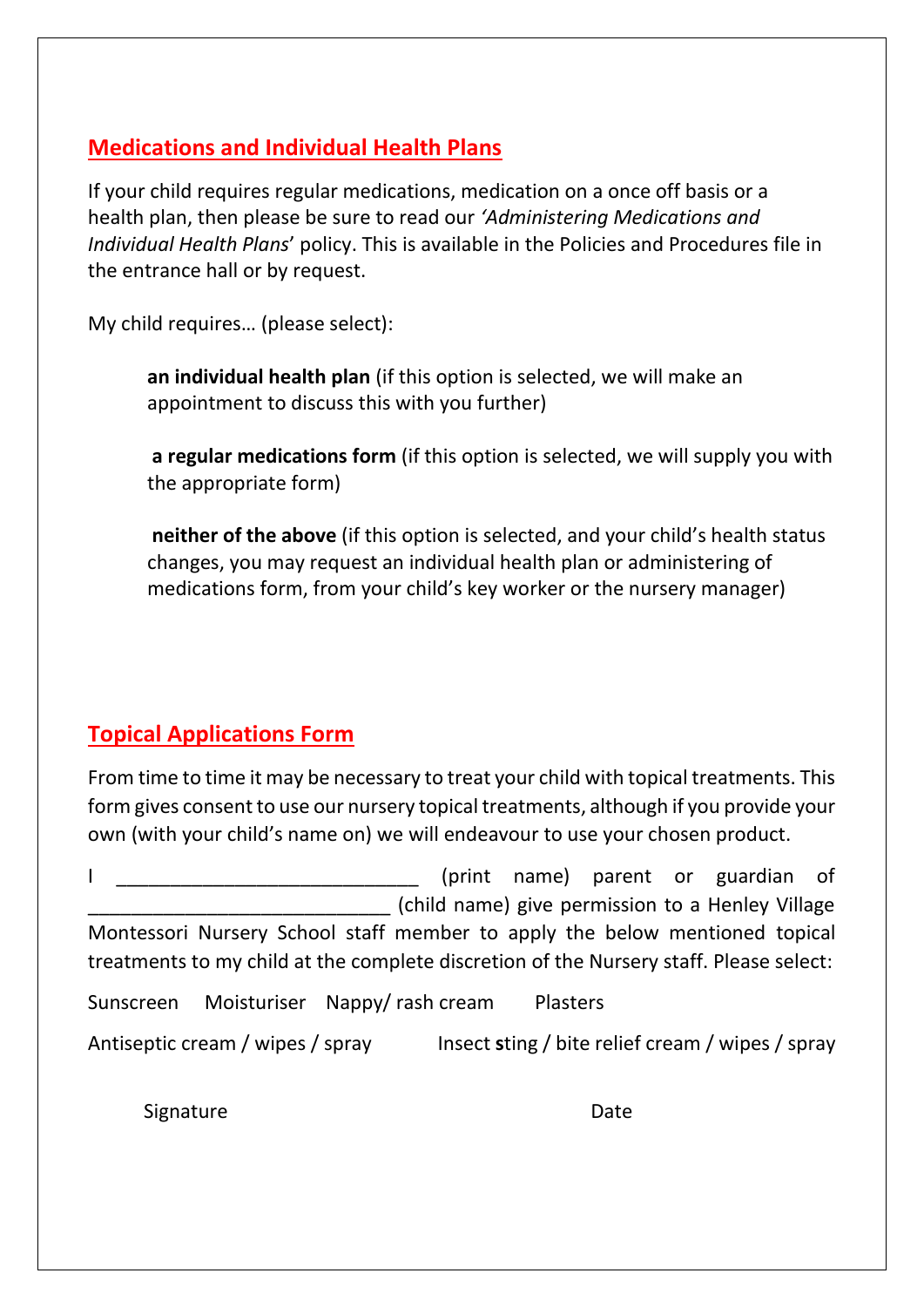# **Persons allowed to collect your child**

In the enrolment pack you provided the names of two persons whom we may contact in case both parents are unreachable. Please tick the box below to confirm that those two named emergency contacts are allowed to collect your child, if we

need to contact them.

I **agree and accept** that my two listed emergency contacts may collect my child

I **do not** agree or accept that my two listed emergency contacts may collect my child

Should another person be responsible for collecting your child from nursery (even as a 'once-off'), please request a *'Additional Person to Collect My Child Form*' and complete and return the form as soon as possible.

Please note: if we have not met the person who is collecting your child with you, then s/he will be required to provide us with a form of photographic identity (e.g. driver's license /passport).

We also use a 'password system' to help us confirm the identity of another adult that you have entrusted with collecting your child. Please remember to provide any persons collecting your child with your chosen password.

Our family password is (please choose a word or short phrase):

\_\_\_\_\_\_\_\_\_\_\_\_\_\_\_\_\_\_\_\_\_\_\_\_\_\_\_\_\_\_\_\_\_\_\_\_\_\_\_\_\_\_\_\_\_\_\_\_\_\_\_\_\_\_\_

### **Recap:**

In order to release your child, we need to have the following in place:

- 1) The person collecting must be on the enrolment form as a parent or emergency contact or you will have sent in a completed *'Additional Person to Collect My Child Form*'
- 2) We must have either met this person with you or s/he must be able to provide photographic proof of identity
- 3) S/he will be able to verbally provide us with your family password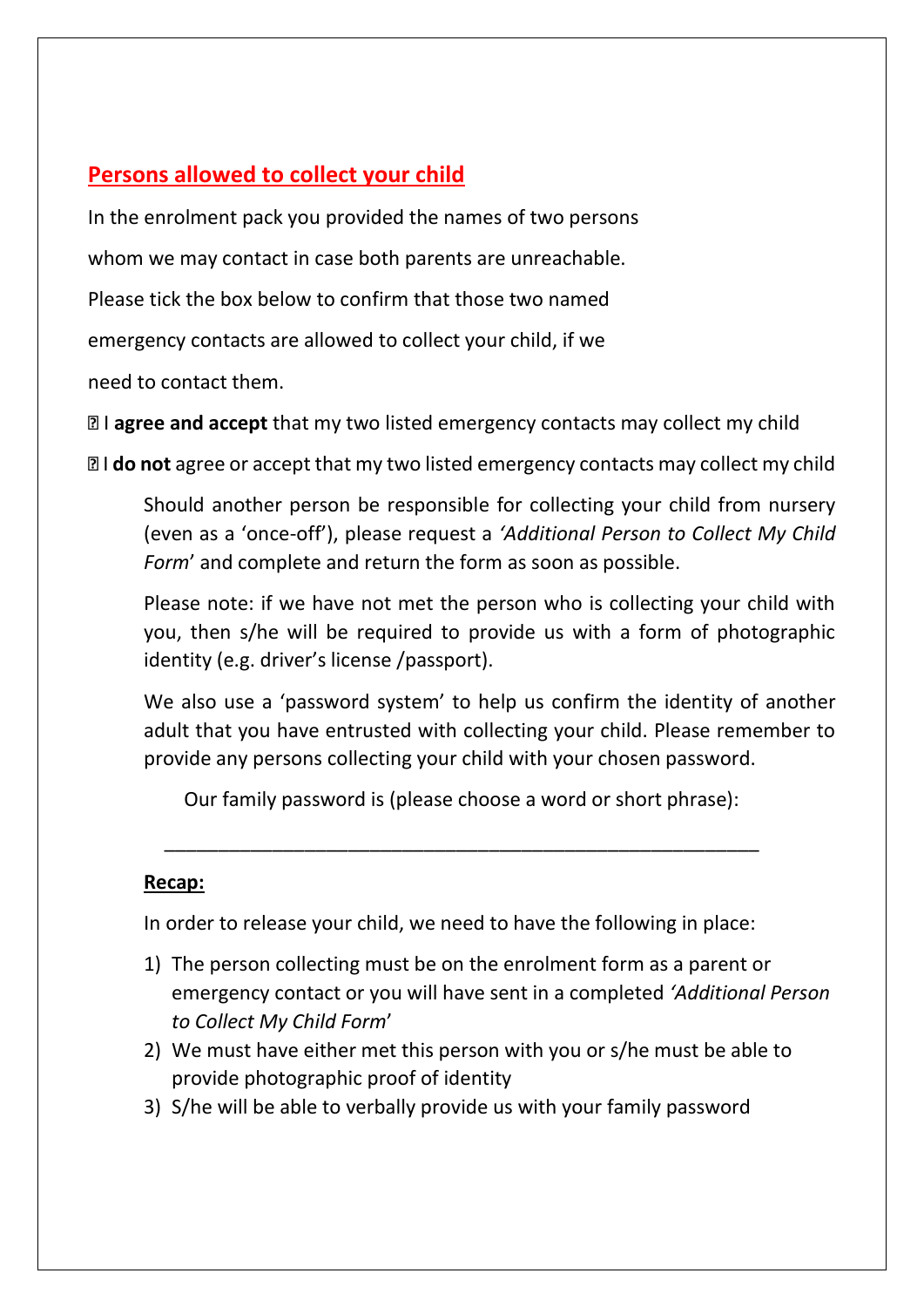Note: Unless all three of the above requirements have been met, we will not release your child. Therefore, we will follow our procedures for an uncollected child – available in the policy and procedures file in the front entrance hall or at your request.

| Signed by | , (print name) parent or guardian |
|-----------|-----------------------------------|
| 0f        | (child name).                     |

Signature Date

# **Photograph and video consent form**

As part of our activities at The Henley Village Montessori Nursery School we take photographs and video of children at work and play. We use these internally to create educational materials such as visual timetables as well as for training and assessment purposes.

However, some of these photographs and videos also offer opportunities for us to use in training and publicity outside of the Nursery School. This includes our website and prospectus. We would only use these for this purpose with the full consent of parents/guardians.

Please select the appropriate box if you agree that we can use photographs/videos of your child for the specified purpose:

I agree and accept photographs/videos of my child may be **used internally** (in the classroom and for record keeping purposes)

I agree and accept photographs/videos of my child may be **used for our school prospectus** (which may be printed or on our website)

I agree and accept photographs/videos of my child may be **used for our school website**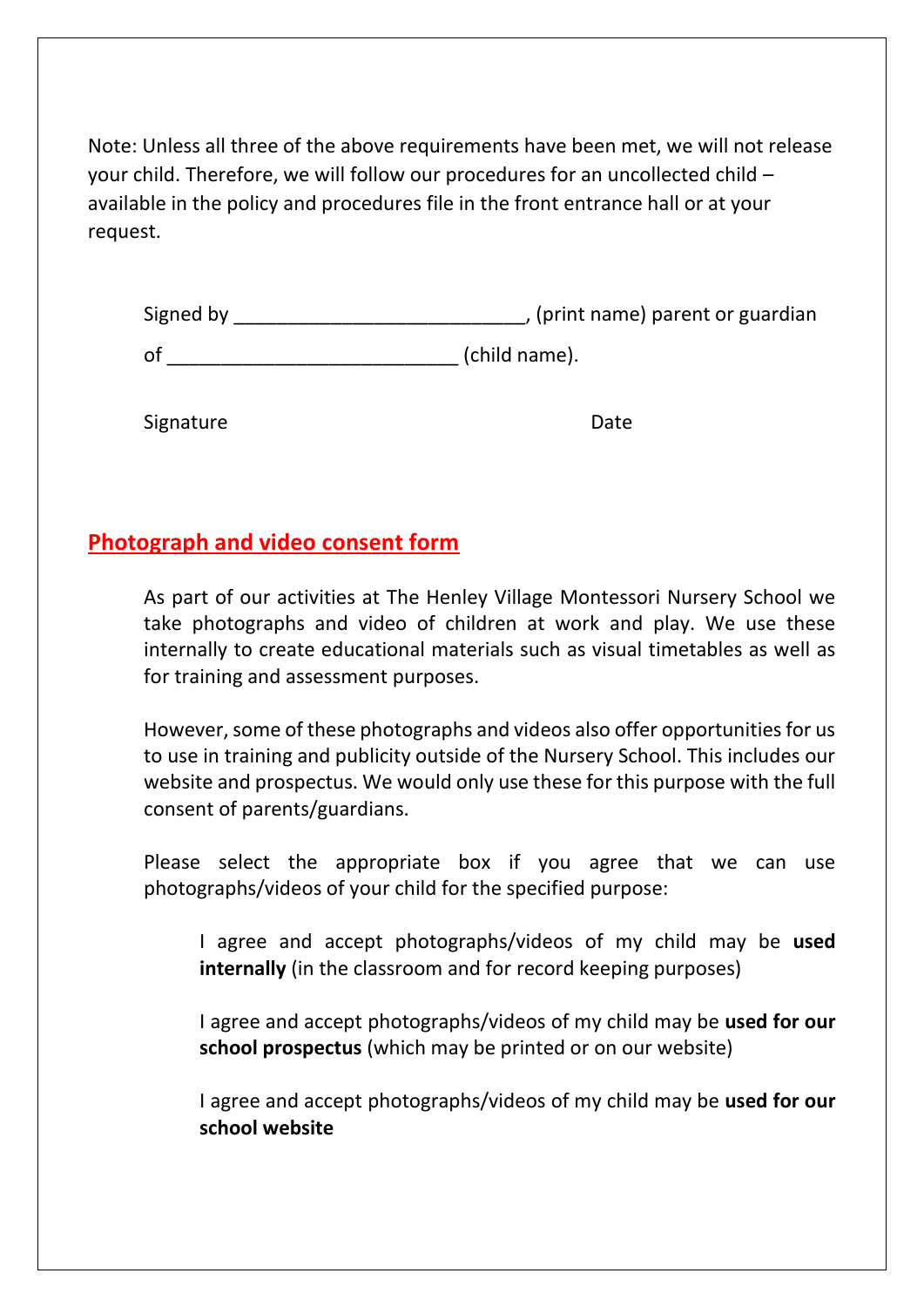I agree and accept photographs/videos of my child may be **used for internal Village Global newsletters**

I agree and accept photographs/videos of my child may be **used for training purposes**

I agree and accept photographs/videos of my child may be **used for advertising** (including social media and Newspaper articles)

| Signed by | , (print name) |
|-----------|----------------|
|-----------|----------------|

parent or guardian of \_\_\_\_\_\_\_\_\_\_\_\_\_\_\_\_\_\_\_\_\_\_\_\_(child name).

Signature Date Date

.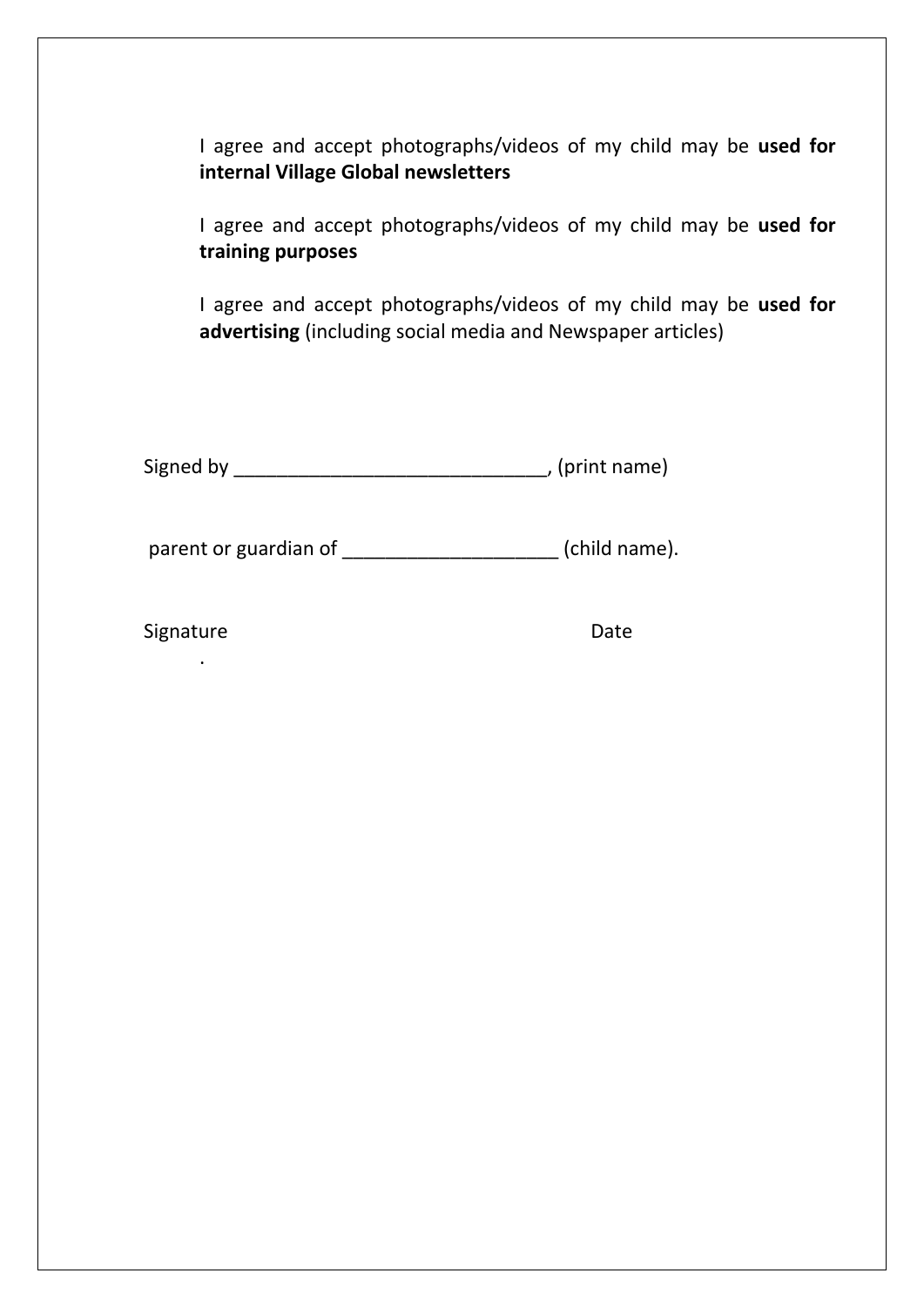# **Child's Entry Profile**

**photo of child**

| <b>Child's Details</b> |
|------------------------|
|                        |
|                        |
|                        |
|                        |

*Please include any copies of previous Feedback Reports or Assessments on your child, that you may have received (including your child's Two Year Check, if appropriate). This will help us to get to know your child more quickly, thus aiding our ability to plan appropriate activities and support your child's entry into our Nursery.*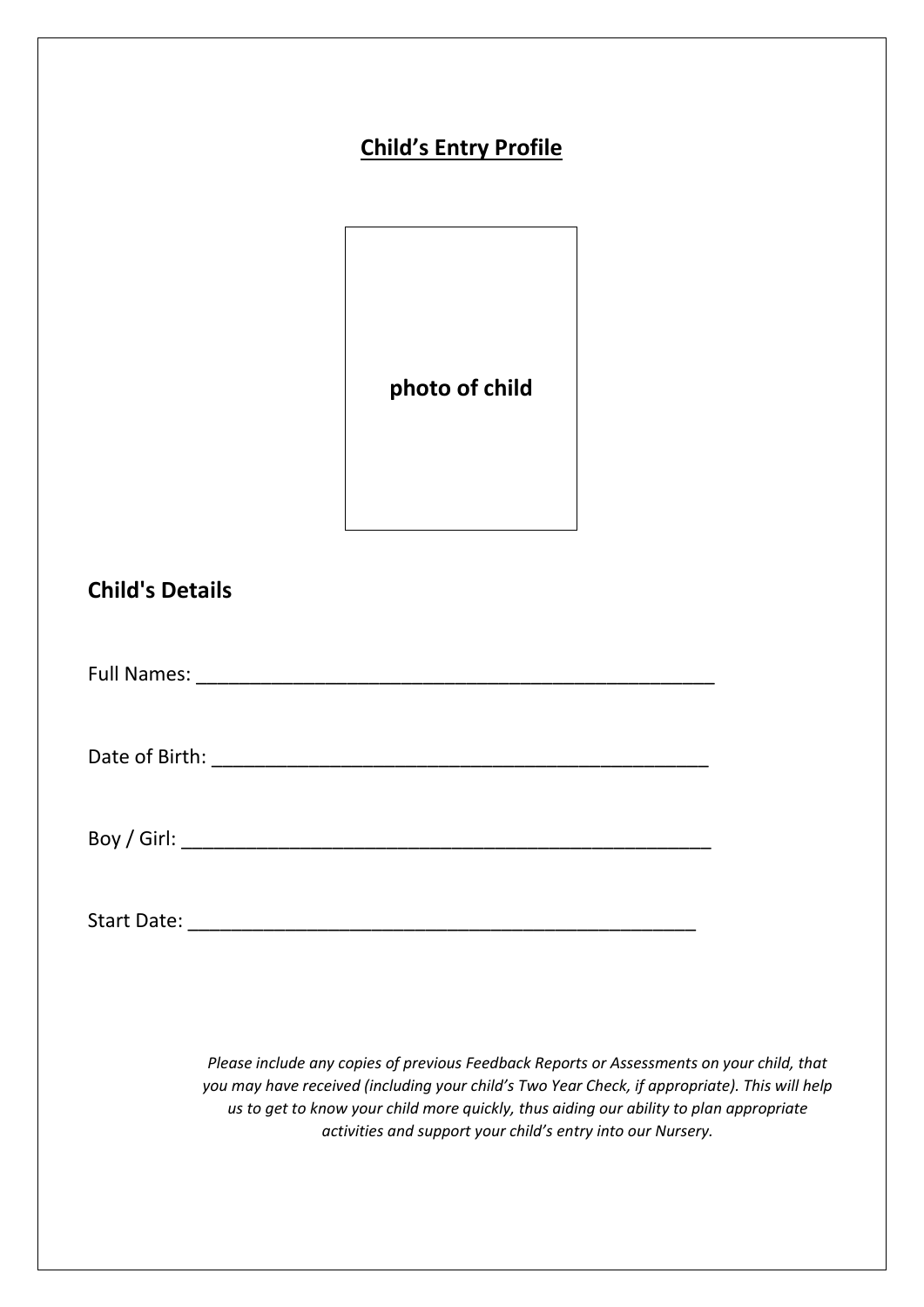## **'Get to Know my Child**

#### **What I can do on my own…**

(This might include ways in which I show independence, dressing, feeding, etc)

### **My routines are…**

(This might include eating and sleeping routines, my toilet habits, anything that I value regarding the structure of my day. Please be sure to include if your child naps in the day and if so include any details eg comfort objects, etc)

### **Meaningful or special relationships in my life are…**

(This might include family members, friends, people who look after me, the people involved in my life, even our pets)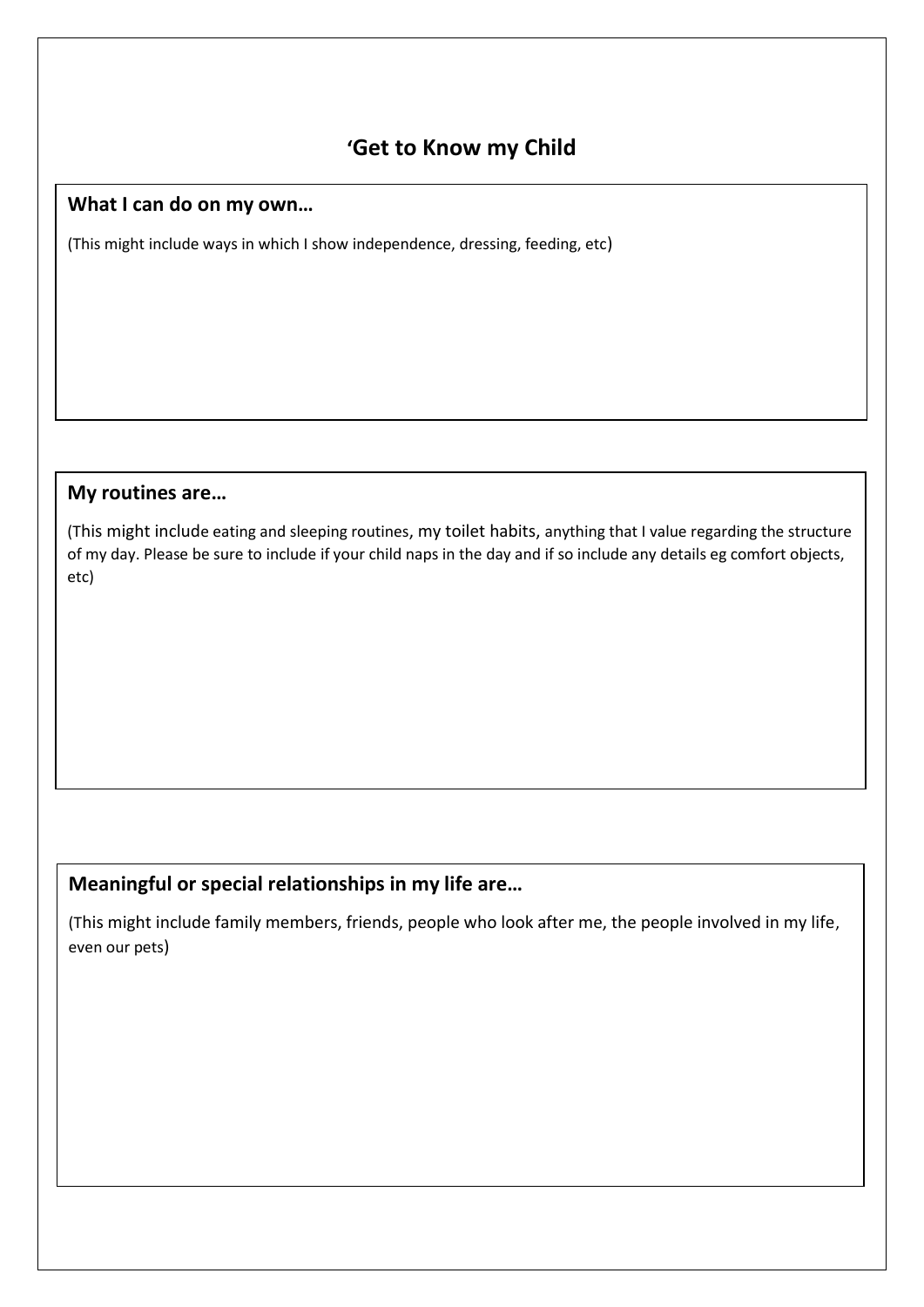## **My health and medical information...**

(Please include my current state of health, as well as my medical history, medication, or allergies)

#### **How I communicate…**

(This might include special words or gestures, home language or any other types of communication that I use) Any allergies much be accompanied by a letter from an Allergist (unfortunately letters from a GP will not be sufficient)

## **My favourite things at home are …**

(This might include toys, games, comfort objects, stories, places, etc)